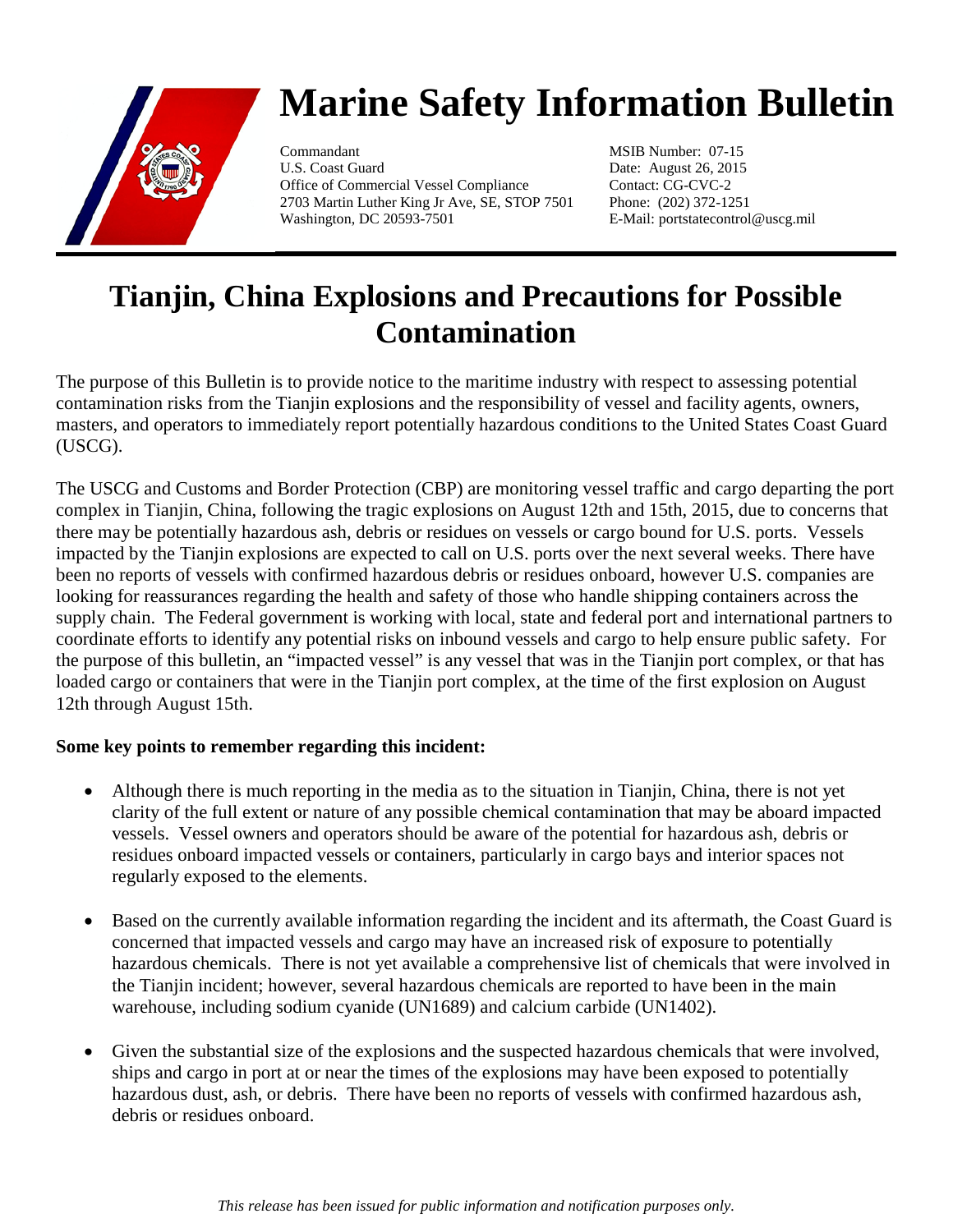- Considering the lengthy ocean transit from Tianjin to U.S. ports and the significant exposure of the external surfaces of the vessel to wind, waves, and weather systems during that transit, the Coast Guard's primary concerns encompass any vessels that had cargo bays or hatch covers open when the blasts occurred, and any cargo or containers that were likewise exposed during the explosions. However, as there are many factors to consider in each case, the mere presence of vessel or cargo in Tianjin in the time window of concern does not necessarily mean that the impacted vessel must have been exposed and has a hazardous condition. However, out of an abundance of caution, the Department of Homeland Security is monitoring all U.S. bound cargo and vessel traffic that were in the port of Tianjin on or after August 12th.
- **Timely reporting of any potential hazardous conditions is critical**. Any suspected hazardous conditions, illnesses or unknown substances or residues should be reported to the nearest USCG Captain of the Port (COTP) as soon as possible in accordance with 33 C.F.R § 160.216.
- The COTP has the authority to deny a vessel entry into a U.S. port or direct vessel movement to a safe location should the COTP determine that the vessel poses an unacceptable risk to the safety of the port or the environment. The COTP will work with all affected industry stakeholders to ensure a response commensurate with the risk, which takes into account all appropriate safety concerns while aiming to minimize any shipping delays.

## **Vessel owners and operators and local stakeholders, should be aware of the following:**

- Vessel representatives are reminded that 33 C.F.R. § 160.216 requires the owner, agent, master, operator, or person in charge of a vessel to immediately notify the nearest Coast Guard Sector whenever there is a hazardous condition aboard the vessel. An ill person on board or an unknown substance or hazardous ash, debris or residue may be indicative of a hazardous condition and should be reported.
- COTPs will evaluate each vessel individually for risk factors when determining appropriate courses of action. Vessel owners and operators of impacted vessels bound for U.S. ports should assess the following criteria for their vessel or cargo and determine if COTP notification is warranted. COTPs will consider the following factors when determining whether the vessel or cargo may constitute a risk to the port. These factors will include, but are not limited to:
	- o The location of the vessel or cargo within the port of Tianjin during the time window of concern;
	- o The operations that were ongoing, such as loading or discharging of cargo;
	- o Whether or not any cargo bays, holds, or external doors were open;
	- o The status of the cargo or containers held within cargo bays or holds within the time window of concern;
	- o Whether the vessel received any visible ash, debris or residue on deck, within ventilation, in between containers, or on any other part of the ship following the explosions;
	- o Whether any persons onboard have been experiencing any ill health effects subsequent to the explosions for unknown reasons, or due to exposure to substances from the explosions;
	- o Whether an impacted vessel has undertaken measures to test for potentially hazardous substances including any sampling taken; and
	- o Weather conditions experienced in-route.
- Representatives of impacted vessels should be prepared to demonstrate to the cognizant COTP and CBP authorities the actions that they have taken to ensure that no hazardous conditions exist onboard their vessels or with the cargo as a result of the explosions in Tianjin. Federal government experts are